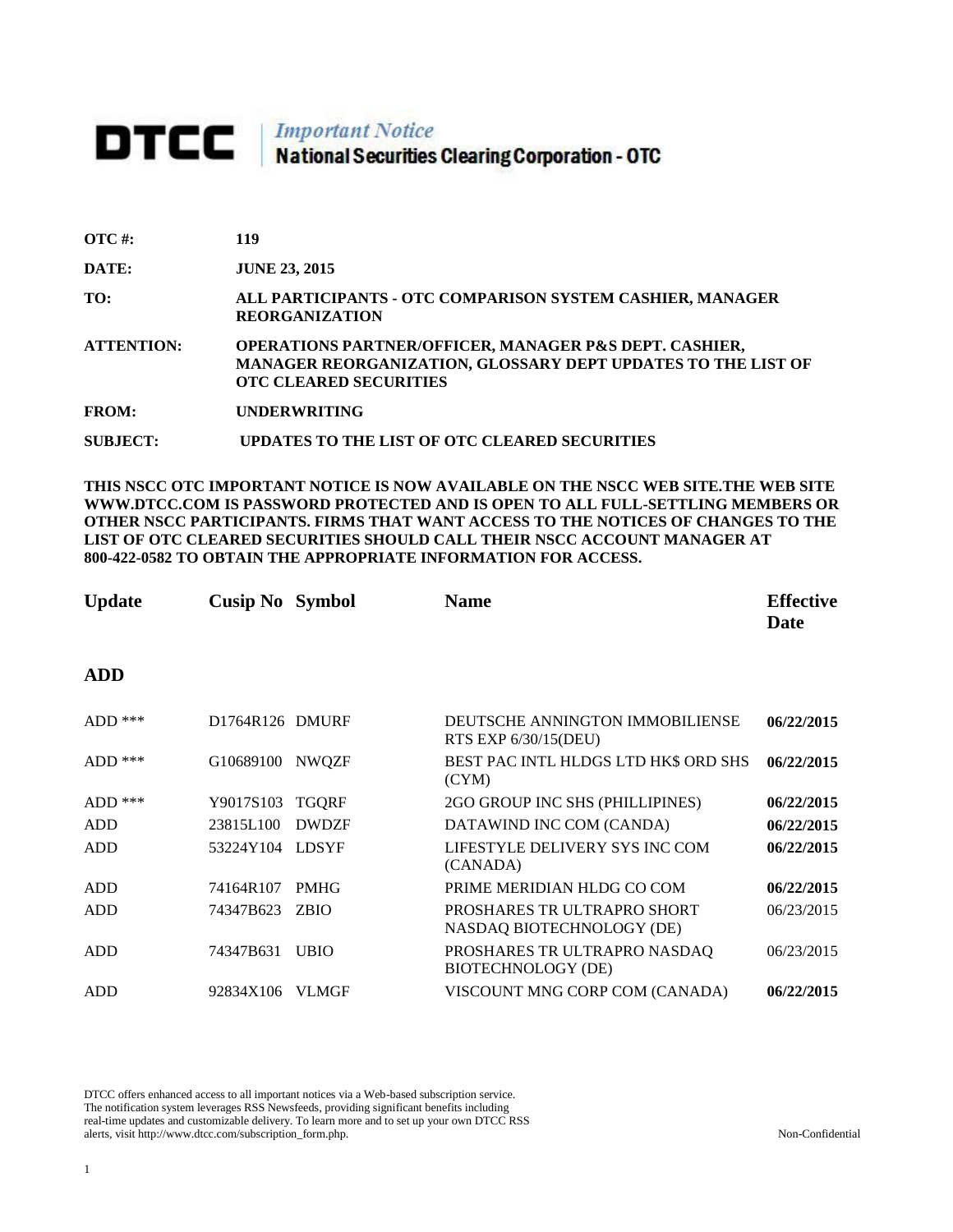# **DELETE**

| DELETE *** | 07283A110 PNAJF | PAN AUSTRALIAN RESOURCES LTD | 06/23/2015 |
|------------|-----------------|------------------------------|------------|
|            |                 | (AUSTRALIA)                  |            |

## **PORTAL DELETE**

| <b>DELETE</b> | 48124F205 JPLXZ | <b>JPMORGAN CHASE BANK N A LONDON</b> | 06/23/2015 |
|---------------|-----------------|---------------------------------------|------------|
|               |                 | BRCH CHINESE WT 144A 3C7              |            |

#### **SYMBOL CHANGES**

|  | 02362F104 SPZRD TO: AMRH AMERI HLDGS INC |                                                                                       | 06/23/2015 |
|--|------------------------------------------|---------------------------------------------------------------------------------------|------------|
|  |                                          | 252406608 DMXHF TO: DHXM DHX MEDIA LTD ORDNARY SHARES VAR. 06/23/2015<br>VTG (CANADA) |            |
|  |                                          | 253825202 DIGPD TO: DIGP DIGIPATH INC COM NEW                                         | 06/23/2015 |
|  | 92939T109 DGLVD TO: WGEE WGE HLDGS CORP  |                                                                                       | 06/23/2015 |

#### **REORGANIZATION**

| <b>DELETE</b> | F84138118 SLOIF |              | <b>SILICON ON INSULATOR TECHNOLOGIES</b><br><b>SA SOITEC</b>             |            |
|---------------|-----------------|--------------|--------------------------------------------------------------------------|------------|
| ADD $***$     | F8582K371 SLOIF |              | SOITEC, BERNIN SHS (FRANCE)                                              | 06/23/2015 |
| <b>DELETE</b> | Y1520M103 CTTGF |              | <b>CHINA TAISAN TECHNOLOGY GROUP</b><br>HLDGS LTD ORD SHS (SINGAPORE)    |            |
| $ADD$ ***     | Y1520M129 CTTGF |              | <b>CHINA TAISAN TECHNOLOGY GROUP</b><br>HOLDINGS LTD SHS NEW (SINGAPORE) | 06/23/2015 |
| <b>DELETE</b> | 281373209       | <b>EDWY</b>  | EDOORWAYS INTERNATIONAL<br><b>CORPORATION COMMON STOCK</b>               |            |
| ADD           | 29642R103       | <b>EDWYD</b> | <b>ESCUE ENERGY INC</b>                                                  | 06/23/2015 |
| <b>DELETE</b> | 38611W209 GPKUD |              | <b>GRAND PEAK CAP CORP COM NEW</b><br>(CANADA)                           |            |
| <b>ADD</b>    | 38611W308 GPKUD |              | <b>GRAND PEAK CAP CORP COM NO PAR</b><br>(CANADA)                        | 06/23/2015 |
| <b>DELETE</b> | 715270104       | <b>PRSN</b>  | PERSEON CORP COM STK (DE)                                                |            |
| ADD           | 715270203       | <b>PRSN</b>  | PERSEON CORP COM STK NEW (DE)                                            | 06/23/2015 |

## **CUSIP CHANGE**

| <b>DELETE</b> | 22539T613 TVIX | <b>CREDIT SUISSE NASSAU VS BRH</b><br>EXCHANGE TRADED NTS LKD SPV(CHE) |            |
|---------------|----------------|------------------------------------------------------------------------|------------|
| ADD           | 22539T423 TVIX | CREDIT SUISSE NASSAU VS BRH<br>EXCHANGE TRADED NTS LKD SPV(CHE)        | 06/23/2015 |